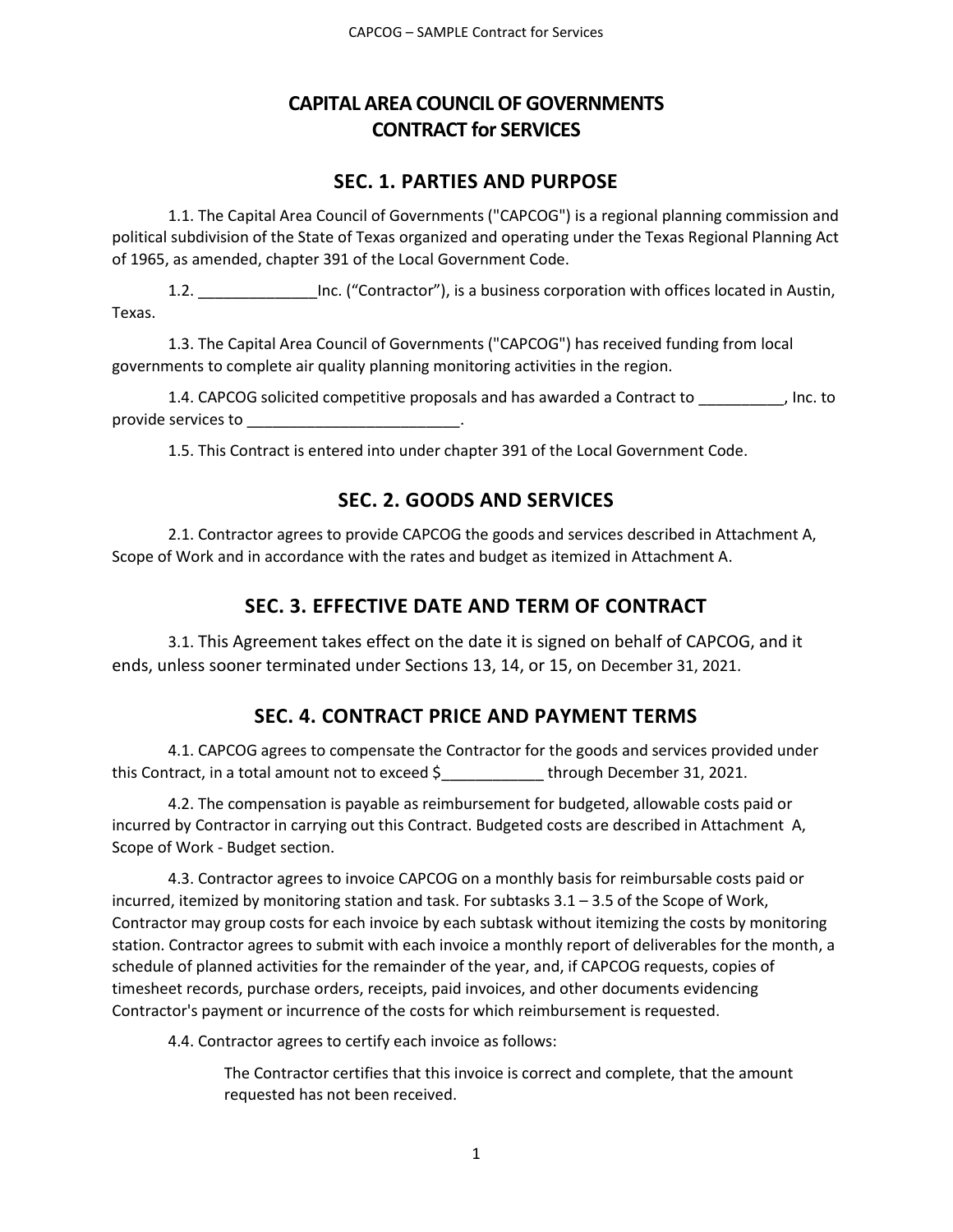4.5. CAPCOG agrees to pay Contractor the amount owed on each invoice within 30 calendar days after its receipt and acceptance by CAPCOG staff.

#### **SEC. 5. INDEPENDENT CONTRACTOR**

5.1. Contractor is not an employee or agent of CAPCOG, but it performs this contract solely as an independent Contractor.

#### **SEC. 6. ASSIGNMENT AND SUBCONTRACTING**

6.1. Except as described herein, CONTRACTOR may not assign its rights or subcontract its duties under this contract without the prior written consent of CAPCOG. An attempted assignment or subcontract in violation of this Sec. 6.1 is void.

### **SEC. 7. LIABILITY INSURANCE**

7.1. Contractor agrees to maintain throughout the term of this contract sufficient insurance coverage to meet the following requirements: (1) commercial general liability insurance with the minimum coverages of \$2,000,000 for each occurrence, \$4,000,000 annual aggregate, and \$2,000,000; (2) Texas workers' compensation insurance with coverage satisfying the statutory requirements plus Employers' Liability insurance with minimum coverages per employee of \$500,000 for bodily injury and \$500,000 for disease for each accident; and (3) comprehensive automobile liability insurance with limits of at least \$1,000,000 combined single limit for bodily injury and property damage for each occurrence. If Contractor's insurance policies are not written for amounts specified above, Contractor shall carry umbrella or excess liability insurance for any differences in amounts specified. If excess liability insurance is provided, it shall follow the form of the primary coverage.

7.2. Contractor agrees to name CAPCOG and all monitoring site lease holders as an additional insured on each of the insurance policies, except the worker's compensation policy, maintained under Sec. 7.1. Each of Contractor's insurance policies maintained under Sec. 7.1.2 must contain provisions (1) that the Contractor will notify CAPCOG least 30 calendar days in advance of (i) cancellation or nonrenewal of the policy, (ii)or any reduction in the policy amounts., and (iii) deletion of CAPCOG as an additional insured; and waivers of subrogation in CAPCOG's favor.

7.3. Contractor agrees to furnish CAPCOG a copy of the declarations page or a certificate of insurance for each insurance policy maintained under Sec. 7.1.2 within 30 calendar days after the effective date of this contract.

7.4. Contractor is responsible for all insurance-related provisions of the site lease agreements CAPCOG holds for the duration of this contract. Any provisions included in those site lease agreements not specifically mentioned here are incorporated by reference.

### **SEC. 8. INDEMNIFICATION**

8.1. Contractor agrees at its own expense to defend CAPCOG, its governing body members, officers, employees, and agents against any claim, suit, or administrative proceeding, and to indemnify them against any liability (including all expenses and reasonable counsel fees incurred), to the extent arising out of any intentional, grossly negligent, or negligent act or omission of Contractor's governing body member, officer, employee, or agent under this contract.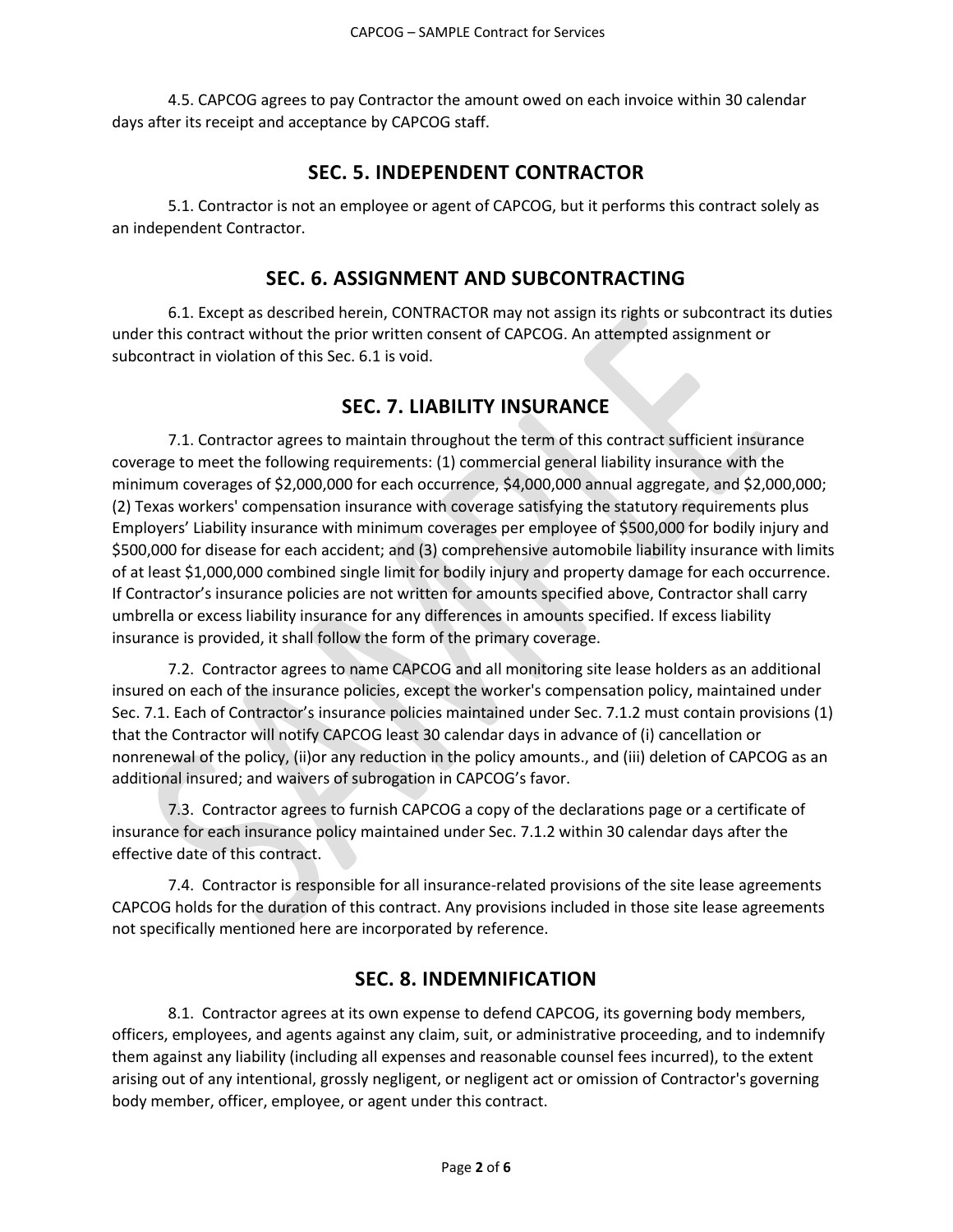8.2. If Contractor is served with process in a suit or proceeding described in Sec. 8.1, Contractor agrees promptly to furnish CAPCOG with a copy of the process.

8.3. Contractor agrees that its obligations under Secs. 8.1 and 8.2 apply to causes of action accruing during the term of this contract, and that for this purpose the obligations will survive the ending or early termination of this contract.

### **SEC. 9. RECORDS AND INSPECTIONS**

9.1. Contractor agrees to maintain records adequate to document its performance, costs, and receipts under this contract. Contractor agrees to maintain these records at Contractor 's office address described in Sec. 16.

9.2. Subject to the additional requirement of Sec. 9.3, Contractor agrees to preserve the records for seven (7) years after receiving its final payment under this contract.

9.3. If an audit of or information in the records is disputed or the subject of litigation, Contractor agrees to preserve the records until the dispute or litigation is finally concluded, regardless of the ending or early termination of this contract.

9.4. CAPCOG is entitled to inspect and copy, during normal business hours at Contractor 's offices where they are maintained, the records maintained under this contract for as long as they are preserved. CAPCOG is also entitled to visit Contractor 's offices and talk to its personnel during normal business hours to assist in evaluating its performance under this contract.

9.5. The Texas Health and Human Services Commission, providing funding for this contract, and and the State Auditor have the same the access to and right to examine all records, books, papers, contracts, or other documents related to this Contract.

## **SEC. 10. PROPRIETARY OR CONFIDENTIAL INFORMATION**

10.1. All information in CAPCOG's possession is public information, and is subject to disclosure to third parties upon request, unless exempted from disclosure by the Texas Public Information Act.

10.2. If CONTRACTOR believes that information it submits to CAPCOG is proprietary or confidential and is not disclosable to a third party, Contractor must clearly mark the information as proprietary or confidential and inform CAPCOG in writing that Contractor will contest disclosure of the information if disclosure is requested under the Texas Public Information Act.

10.3. If the allegedly proprietary or confidential information is clearly marked as such and CAPCOG was informed of Contractor's desire to keep the information confidential, CAPCOG agrees to use the information only in performing this contract and to take reasonable precautions to protect the information from unauthorized disclosure to third parties. CAPCOG agrees to refuse to disclose the information, if requested to do so under the Texas Public Information Act, and instead to request an Attorney General's decision on whether the information may be disclosed. CAPCOG agrees to inform Contractor of any request for disclosure of the information under the Texas Public Information Act.

10.4. CAPCOG's sole obligation to protect allegedly proprietary or confidential information submitted by Contractor is described in this Sec. 10.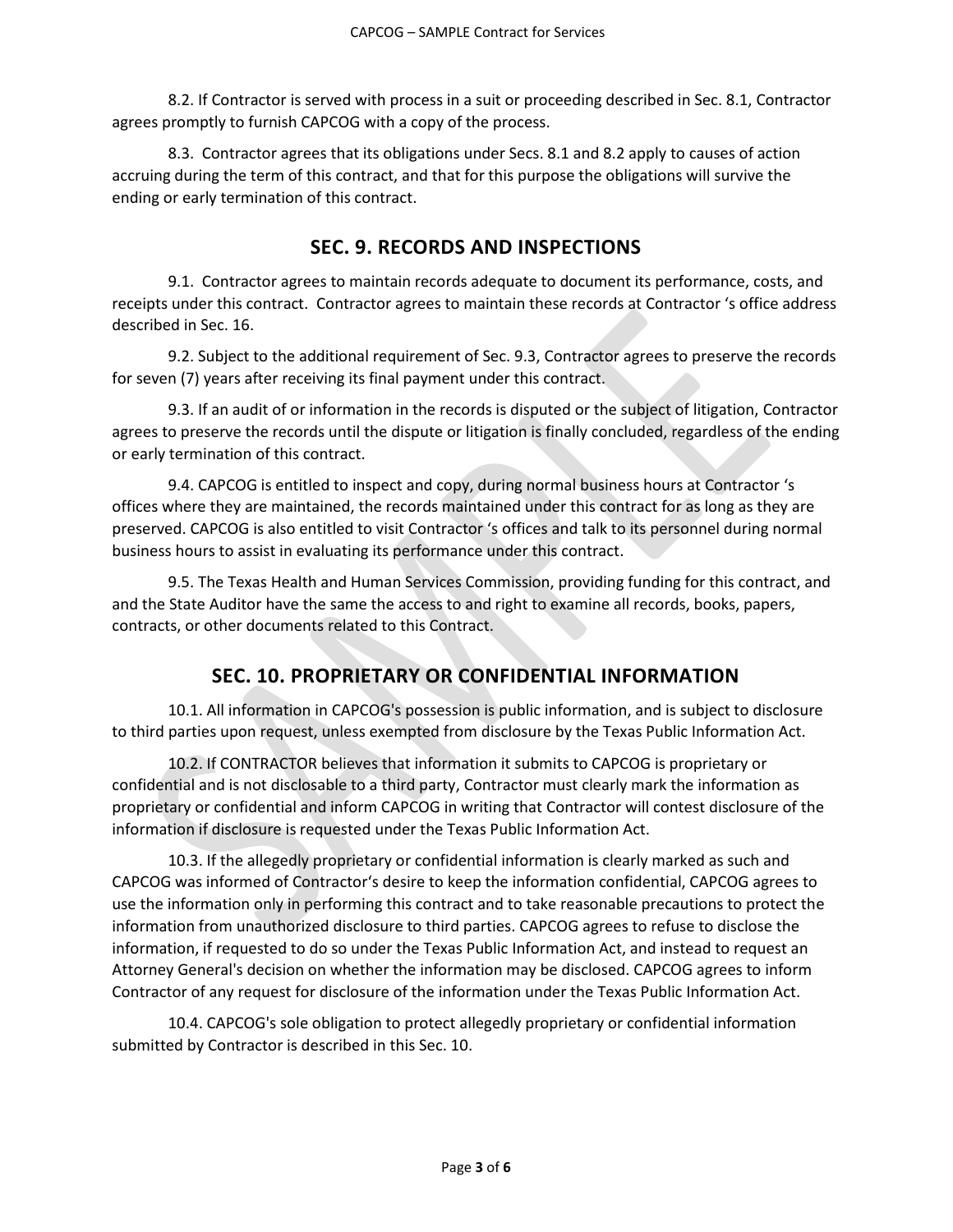#### **SEC. 11. INTELLECTUAL PROPERTY**

11.1. For purposes of this Sec. 11, "intellectual property" means a discovery or invention for which patent, trademark, or trade secret rights may be acquired; designs, plans, maps, computer programs, reports, manuals, or other copyrightable materials; and any other materials in which intellectual property rights have been or may be acquired.

11.2. Unless specifically identified in accordance with Section 11.3, CAPCOG will hold an exclusive right to all intellectual property produced under this contract.

11.3. If Contractor creates intellectual property in the performance of this contract or purchases intellectual property with contract funds, Contractor shall promptly notify CAPCOG of the creation or purchase and supply CAPCOG with sufficient technical detail to identify the property and describe its likely applications.

11.4. CAPCOG reserves an irrevocable, nonexclusive, and royalty-free right to use, reproduce, copy, sell, or license, and to license others to use, reproduce, copy, sell, or license, for a governmental purpose, any intellectual property created in the performance of this contract and to use, reproduce, or copy data purchased with contract funds.

### **SEC. 12. APPLICABLE LAW**

12.1. In carrying out this contract, Contractor agrees to comply with all applicable laws and policies. This Contract is governed by and shall be construed in accordance with the laws of the State of Texas. Venue for suit of any kind shall be filed in a court of competent jurisdiction in Travis County, Texas. All claims against the Agency by the Subrecipient seeking, as a legal right, the payment of money, adjustment or interpretation of contract terms, or other relief, arising under or relating to the contract shall be filed in Travis County, Texas.

## **SEC. 13. SUSPENSION OR TERMINATION OF CONTRACT FOR UNAVAILABILITY OF FUNDS**

13.1. CONTRACTOR acknowledges that CAPCOG is a governmental entity without taxing power and agrees that CAPCOG may suspend its payment obligations under or terminate this contract in whole or part if CAPCOG learns that funds to pay for all or part of the goods or services will not be available at the time of delivery or performance. If CAPCOG suspends or terminates only part of this contract for unavailability of funds, CONTRACTOR agrees to perform the unsuspended or unterminated part if CAPCOG so requests.

13.2. CAPCOG suspends or terminates this contract for unavailability of funds by giving CONTRACTOR notice of the suspension or termination, as soon as it learns of the funding unavailability, specifying the suspension or termination date, which may not be fewer than 10 business days from the notice date, and describing the part or parts suspended or terminated. The contract is suspended or terminates on the specified termination date.

13.3. If this contract is suspended or terminated for unavailability of funds under this Sec.13, CONTRACTOR is entitled to compensation for the services it performed before it received notice of suspension or termination. However, CAPCOG is not liable to CONTRACTOR for costs it paid or incurred under this contract after or in anticipation of its receipt of notice of suspension or termination.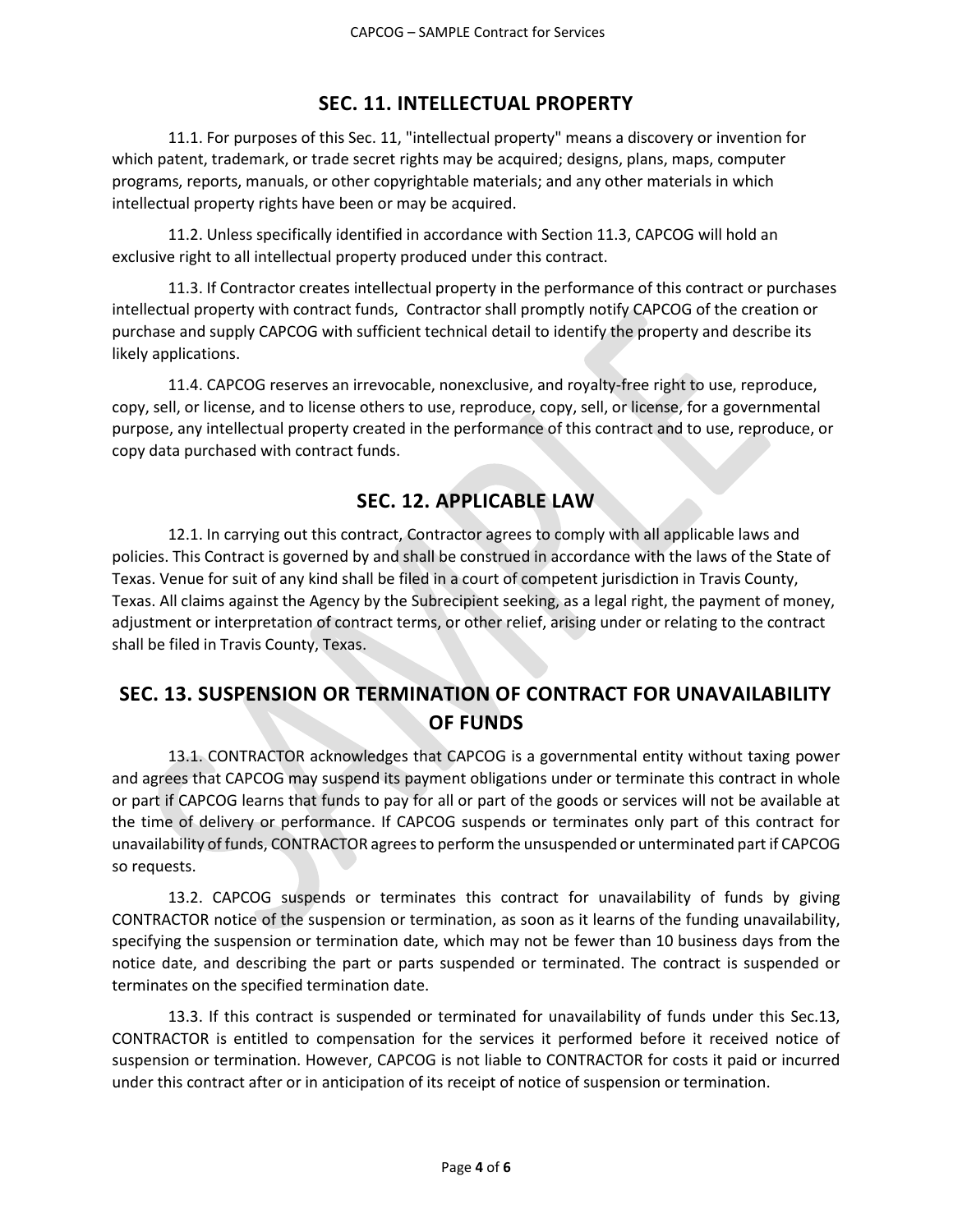### **SEC. 14. TERMINATION FOR BREACH OF CONTRACT**

14.1. If CONTRACTOR or CAPCOG breaches a material provision of this contract, the other may notify the breaching party describing the breach and demanding corrective action. The breaching party has five business days from its receipt of the notice to correct the breach, or to begin and continue with reasonable diligence and in good faith to correct the breach. If the breach cannot be corrected within a reasonable time, despite the breaching party's reasonable diligence and good faith effort to do so, the parties may agree to terminate the contract or either party may invoke the dispute resolution process of Sec. 14.

14.2. Termination for breach under this section does not waive either party's claim for damages resulting from the breach.

## **SEC. 15. SUSPENSION OR TERMINATION OF CONTRACT FOR CONVENIENCE**

15.1. CAPCOG may, upon providing at least 10 days' written notice to Contractor, partially or fully suspend or terminate this contract for convenience. Termination shall not prejudice any other right or remedy of CAPCOG or Contractor. Contractor may request reimbursement for conforming work and timely, reasonable costs directly attributable to termination. Contractor shall not be paid for work not performed, loss of anticipated profits or revenue, consequential damages or other economic loss arising out of or resulting from termination. If CAPCOG suspends or terminates only part of this contract, Contractor agrees to perform the unsuspended or unterminated part if CAPCOG so requests.

# **SEC. 16. DISPUTE RESOLUTION**

16.1. The parties desire to resolve disputes arising under this contract without litigation. Accordingly, if a dispute arises, the parties agree to attempt in good faith to resolve the dispute between themselves. To this end, the parties agree not to sue one another, except to enforce compliance with this Sec. 15, toll the statute of limitations, or seek an injunction, until they have exhausted the procedures set out in this Sec. 15.

16.2. At the written request of either party, each party shall appoint one nonlawyer representative to negotiate informally and in good faith to resolve any dispute arising under this contract. The representatives appointed shall determine the location, format, frequency, and duration of the negotiations.

16.3. If the representatives cannot resolve the dispute within 30 calendar days after the first negotiation meeting, the parties agree to refer the dispute to the Dispute Resolution Center of Austin for mediation in accordance with the Center's mediation procedures by a single mediator assigned by the Center. Each party shall pay half the cost of the Center's mediation services.

16.4. The parties agree to continue performing their duties under this contract, which are unaffected by the dispute, during the negotiation and mediation process.

## **SEC. 17. NOTICE TO PARTIES**

17.1. Notice to be effective under this contract must be in writing and received by the party against whom it is to operate. Notice is received by a party: (l) when it is delivered to the party personally; (2) on the date shown on the return receipt if mailed by registered or certified mail, return receipt requested, to the party's address specified in Sec. 17.2 and signed on behalf of the party; or (3)